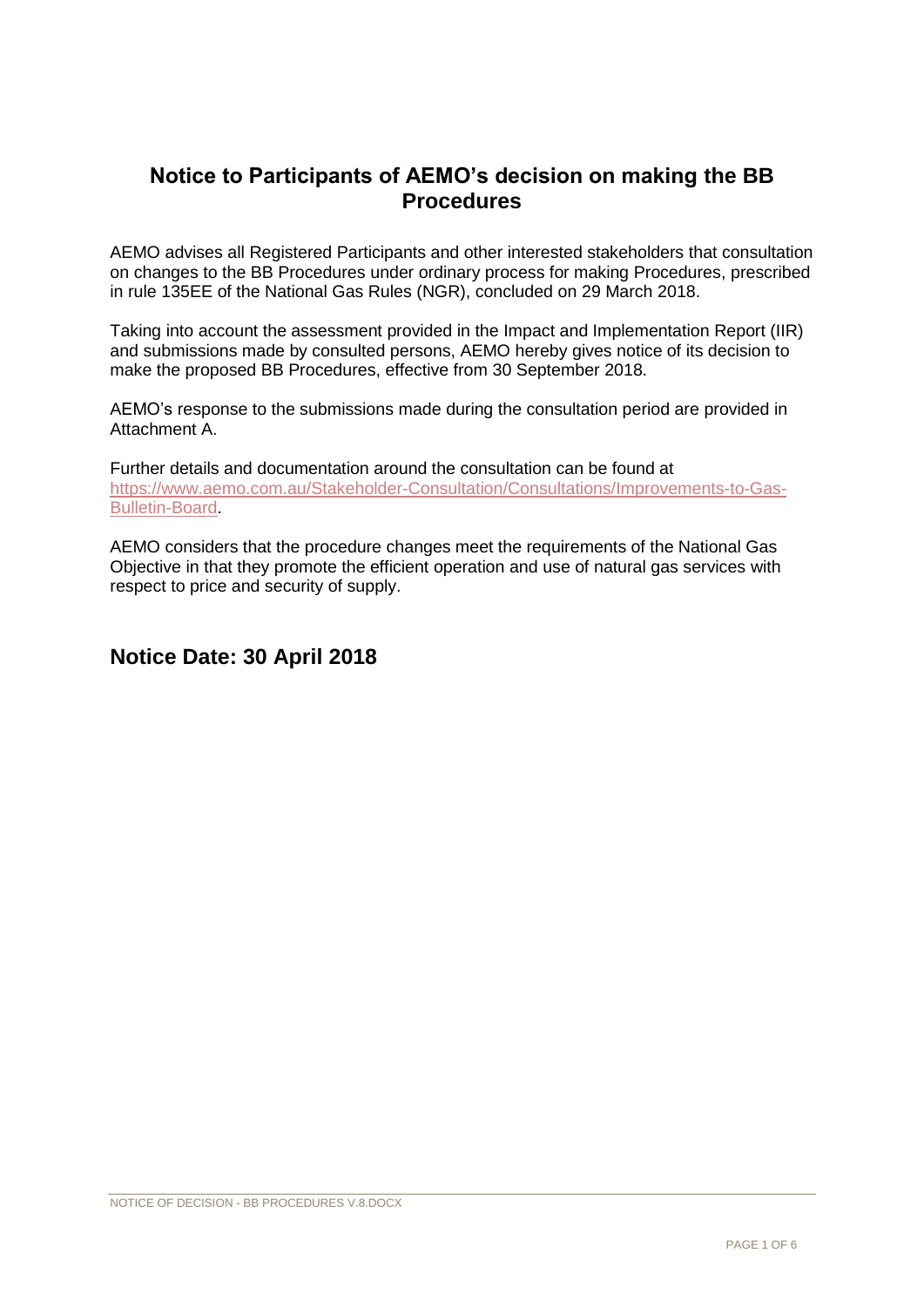

## **Attachment A: Summary of stakeholder comments**

This attachment presents a summary of stakeholders' comments in response to the Improvements to Gas Bulletin Board consultation, published by AEMO on 22 February 2018 as part of a formal consultation under Rule 135EE of the National Gas Rules (NGR).

| Org | <b>Summary of comment</b>                                                                                                                                                                                                                                          | <b>Response</b>                                                                                                                                                                                                                                                                                     |
|-----|--------------------------------------------------------------------------------------------------------------------------------------------------------------------------------------------------------------------------------------------------------------------|-----------------------------------------------------------------------------------------------------------------------------------------------------------------------------------------------------------------------------------------------------------------------------------------------------|
| AGL | General – AEMO should avoid duplicating reporting requirements<br>between its different systems (GBB, STTM, DWGM).                                                                                                                                                 | While such improvements are outside the scope<br>of this project, they are currently being considered<br>as part of a separate, future, package of work.                                                                                                                                            |
| AGL | General – AEMO should avoid requiring reporting entities to provide<br>updates where data is unchanged.                                                                                                                                                            | Where rules allow the use of default values (see<br>short term capacity outlook for example) AEMO<br>does not require reporting entities to provide<br>updates.                                                                                                                                     |
| AGL | BB Procedures - In section 7.3.3 each reporting entity is required to<br>provide secondary trade data. It should be clarified that this only<br>applies to entities listed on a secondary capacity trading platform.                                               | This change is implemented in the final<br>Procedures.                                                                                                                                                                                                                                              |
| AGL | BB Procedures - The requirement for providing an explanation for<br>material changes in free text in sections 7.4.1(f), 7.5.1(f), and<br>7.5.5(f), should be mandatory in the case of intraday changes and<br>should be published the following day as in the NEM. | This would require a rule change. AEMO will<br>provide feedback to the AEMC on this and other<br>matters for the next round of changes. Changes<br>to the Data Submission Procedures have also<br>been made to reflect that descriptions for changes<br>to nameplate rating or medium term capacity |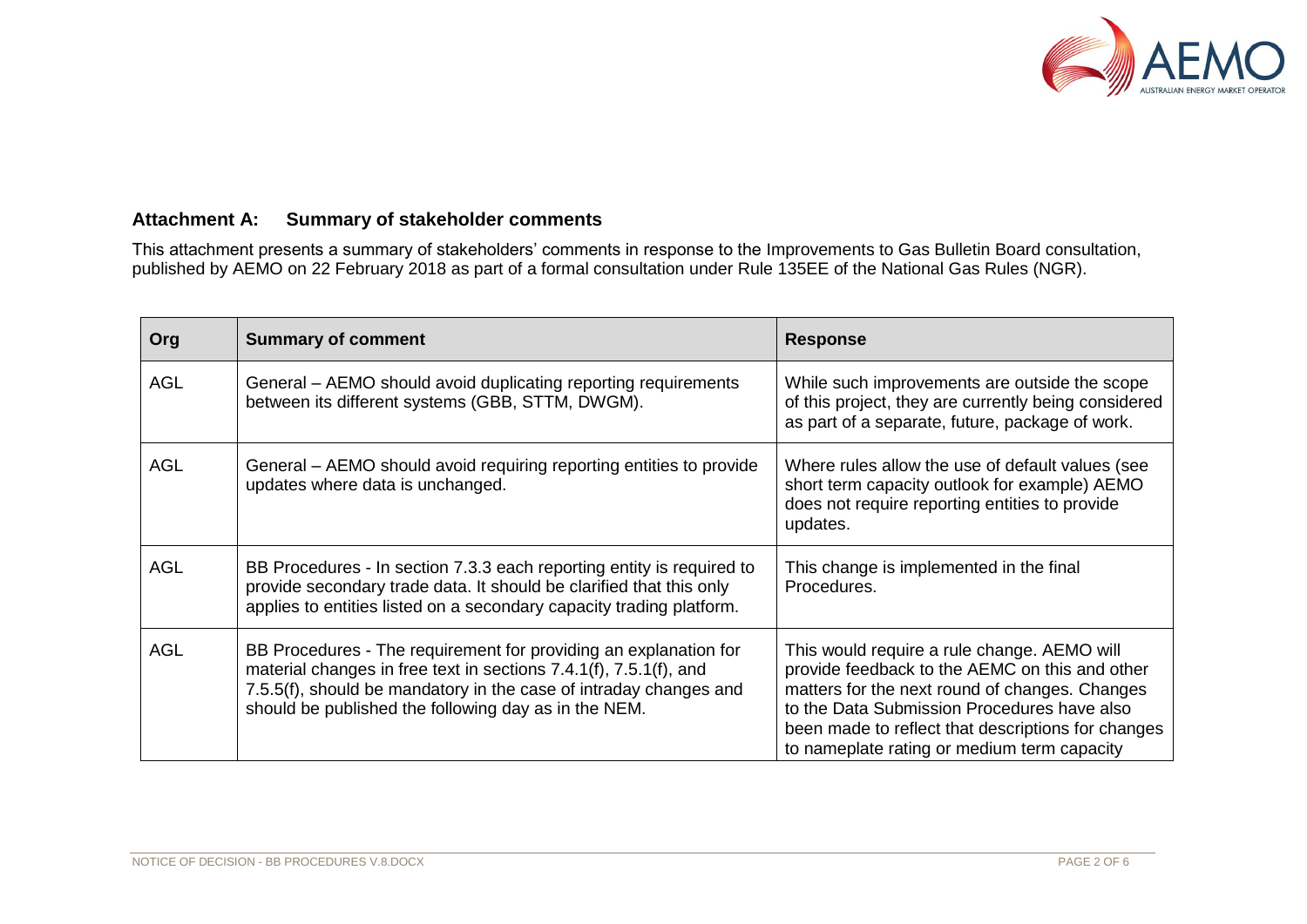

| Org           | <b>Summary of comment</b>                                                                                                                                                                                                                                                               | <b>Response</b>                                                                                                                                                                                                                                                                                                                                                                                                                |
|---------------|-----------------------------------------------------------------------------------------------------------------------------------------------------------------------------------------------------------------------------------------------------------------------------------------|--------------------------------------------------------------------------------------------------------------------------------------------------------------------------------------------------------------------------------------------------------------------------------------------------------------------------------------------------------------------------------------------------------------------------------|
|               |                                                                                                                                                                                                                                                                                         | outlook are required by the rules (now a<br>mandatory data element).                                                                                                                                                                                                                                                                                                                                                           |
| <b>AGL</b>    | BB Procedures - Section 7.5.1(b) should be reworded so that it is<br>clear that nominations may be provided before the start of the gas<br>day (as well as up to one hour after).                                                                                                       | The provision states that submissions must be<br>made 'no later than'one hour after the start of the<br>gas day', which does not preclude submissions<br>being made earlier than the start of the gas day.                                                                                                                                                                                                                     |
| <b>AGL</b>    | BB Procedures – The submission time in section 7.6 should be<br>aligned with Table 1 in Chapter 3 of the Data Submission<br>Procedures.                                                                                                                                                 | This change is implemented in the final<br>Procedures.                                                                                                                                                                                                                                                                                                                                                                         |
| <b>AGL</b>    | BB Procedures - Suggest rewording of section 7.5.5(c) for clarity -<br>move "for gas day D+1 to gas day D+6" to after "Forecast Deliveries<br>and Receipts".                                                                                                                            | This change is implemented in the final<br>Procedures.                                                                                                                                                                                                                                                                                                                                                                         |
| <b>SEAGAS</b> | BB Procedures – Request that the requirement of providing a<br>capacity description for each submission in section 7.4.1(b) be made<br>non-mandatory as it will not provide useful information in general<br>operations and requires input from senior personnel on a regular<br>basis. | The capacity description is meant to provide more<br>transparency about what capacity numbers<br>represent in normal operating conditions. It will<br>generally be the same as the description in the<br>medium term outlook and nameplate rating<br>information. We do not expect that this will be<br>something that changes from day to day and it<br>should not require input from senior personnel on<br>a regular basis. |
| <b>SEAGAS</b> | BB Procedures – The requirement in section 7.4.1(e) is<br>unreasonable in that it requires a pipeline operator to report on                                                                                                                                                             | Section 7.4.1(e) requires production facility<br>operators, not pipeline operators, to report on                                                                                                                                                                                                                                                                                                                               |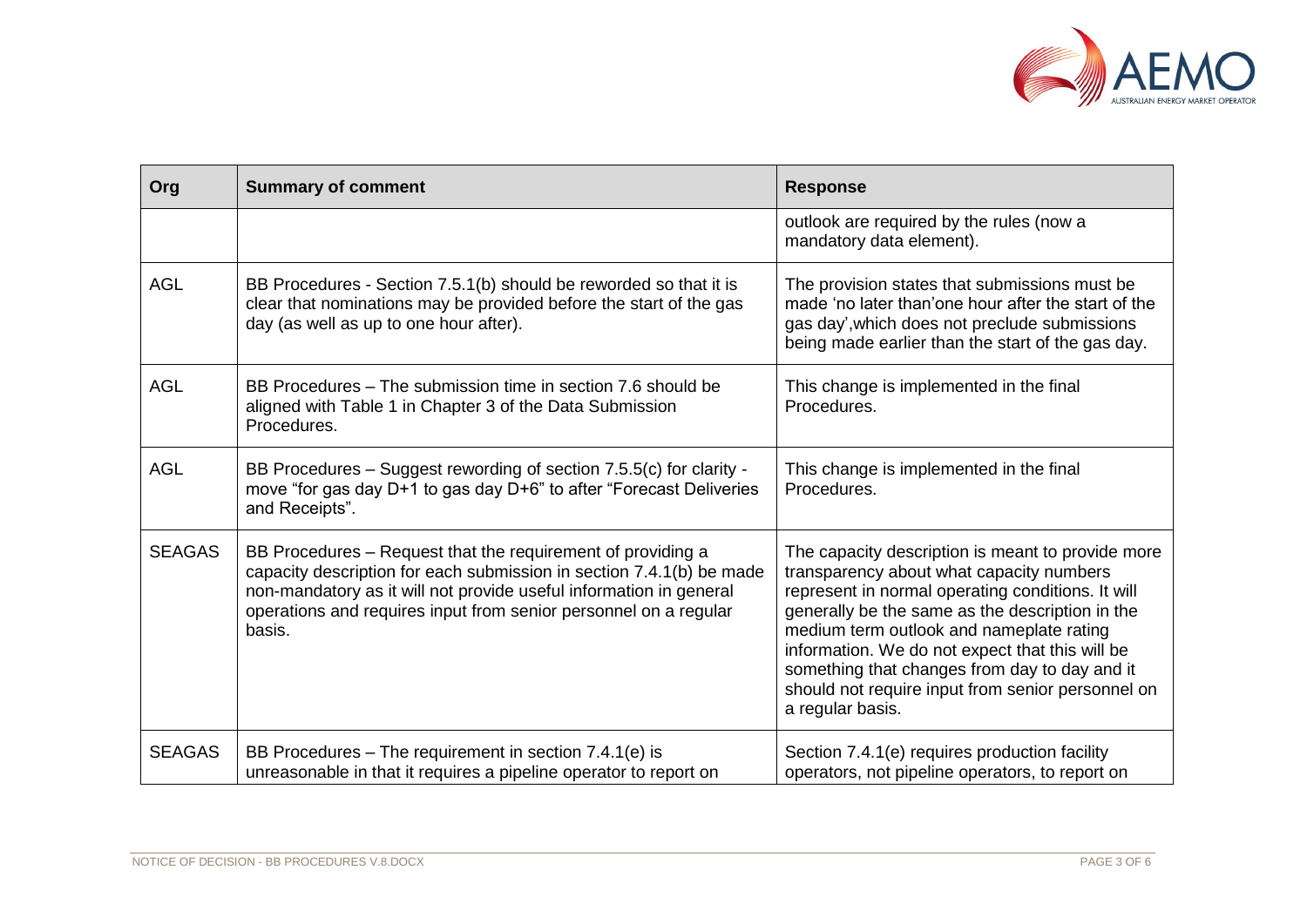

| Org           | <b>Summary of comment</b>                                                                                                                                                                                          | <b>Response</b>                                                                                                                                                                                                                                                                                                                                                                                                                                                                                                                                                        |
|---------------|--------------------------------------------------------------------------------------------------------------------------------------------------------------------------------------------------------------------|------------------------------------------------------------------------------------------------------------------------------------------------------------------------------------------------------------------------------------------------------------------------------------------------------------------------------------------------------------------------------------------------------------------------------------------------------------------------------------------------------------------------------------------------------------------------|
|               | production facility capacity for a period. It is also misleading for a<br>pipeline operator to report on an issue caused by an upstream<br>producer as a capacity issue that relates to the pipeline itself.       | production facility capacity. Further, AEMO does<br>not expect that an issue that resides purely in a<br>production facility would generally impact the<br>reported capacity for a pipeline facility that is<br>downstream of the production facility.                                                                                                                                                                                                                                                                                                                 |
| <b>SEAGAS</b> | BB Procedures – The new definitions in section 7.4.2(b) do not<br>differentiate between situations where interruptible shippers are fully<br>accommodated and where interruptible shippers are curtailed.          | The purpose of the distinction between green and<br>amber was to provide an indication as to whether<br>physical capacity is available on the pipeline,<br>while red would indicate to the broader market<br>that something had gone wrong. From that<br>perspective it doesn't matter if existing<br>interruptible shipper's nominations are fully met or<br>not. It is also hoped that these new definitions<br>would be more clear than the existing definitions -<br>the existing definitions have been applied<br>inconsistently by different pipeline operators. |
| <b>SEAGAS</b> | BB Procedures – The requirement to provide forecast information in<br>section 7.5.2 by 7pm is inconsistent with Day Ahead Auction and the<br>rescheduling that will result. Suggest that the timeframe be delayed. | This change is implemented in the final<br>Procedures, based on our current expectations<br>for Day Ahead Auction timelines.                                                                                                                                                                                                                                                                                                                                                                                                                                           |
| <b>SEAGAS</b> | Data Submission Procedures - For section 4.1.1, it would be good to<br>understand the context for how delivery and receipt locations will be<br>used.                                                              | As noted by our Procedures, these points are just<br>an indication of the location and direction of the<br>capacity. In practice, the GBB will use these as an<br>identifier, to distinguish a capacity from other<br>capacity numbers reported by the pipeline facility.                                                                                                                                                                                                                                                                                              |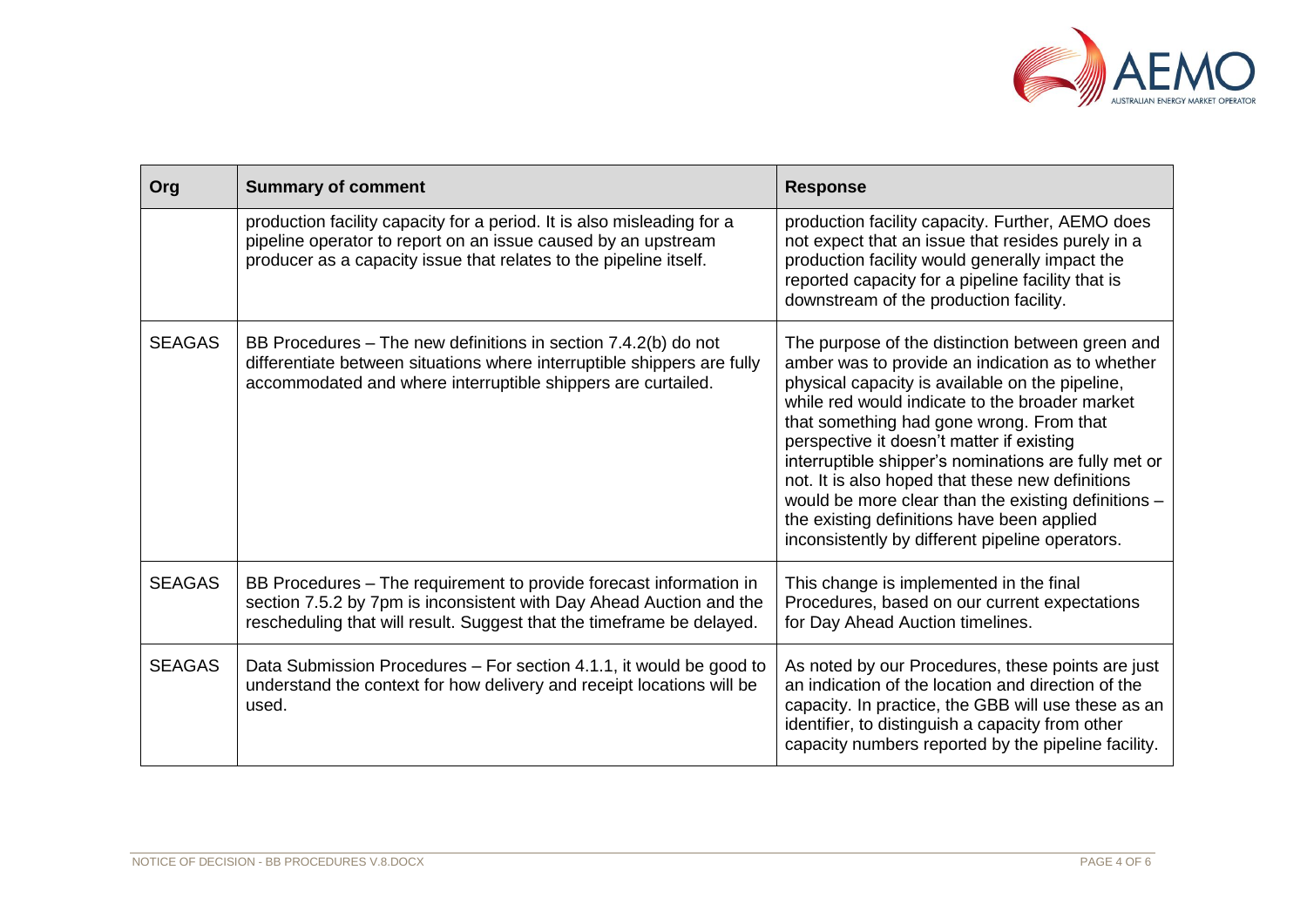

| Org           | <b>Summary of comment</b>                                                                                                                                                                                                                                        | <b>Response</b>                                                                                                                                                                                                                                                                                                                                                                                                                                                          |
|---------------|------------------------------------------------------------------------------------------------------------------------------------------------------------------------------------------------------------------------------------------------------------------|--------------------------------------------------------------------------------------------------------------------------------------------------------------------------------------------------------------------------------------------------------------------------------------------------------------------------------------------------------------------------------------------------------------------------------------------------------------------------|
| <b>SEAGAS</b> | Data Submission Procedures - For section 4.2.2, for bidirectional<br>flows are you referring to physical flows or notional ones? Cavan<br>delivery point is bidirectional from a notional point of view, but can<br>only physically deliver to the Adelaide Hub. | The daily production and flows report deals with<br>physical flows only, which contrasts with the<br>nominations and forecasts report which deals with<br>notional flows. We have redrafted this section to<br>clarify this point.                                                                                                                                                                                                                                       |
| <b>SEAGAS</b> | Data Submission Procedures - Given the query above on section<br>4.2.2, and that section 4.4.2 assumes gate stations to only have a<br>delivery capacity, how would we treat a connection point such as<br>Cavan Delivery to the STTM?                           | Gate stations are treated no differently to any<br>other connection point for the purposes of the<br>daily production and flows report as well as for the<br>nominations and forecasts report. Capacities<br>relate to physical flows, and so gate stations need<br>only report on their ability to deliver gas into a<br>distribution system. Cavan delivery point meets<br>the definition of a gate station under the definition<br>set out in the National gas rules. |
| <b>SEAGAS</b> | Data Submission Procedures - Examples of the description fields<br>would be useful.                                                                                                                                                                              | AEMO will be providing examples in the data<br>submission guides that will be published in<br>accordance with the document release schedule<br>located on the GBB website.                                                                                                                                                                                                                                                                                               |
| <b>SEAGAS</b> | Data Submission Procedures - How is an API key obtained? Can<br>you provide complete examples of submissions and responses?                                                                                                                                      | As for the above question, guides will be<br>published in accordance with the document<br>release schedule.                                                                                                                                                                                                                                                                                                                                                              |
| Origin        | General – Origin supports the reduced timeframe for the provision of<br>actual production and flow data.                                                                                                                                                         | Noted, the timeliness of reporting is considered<br>critically important for the GBB.                                                                                                                                                                                                                                                                                                                                                                                    |